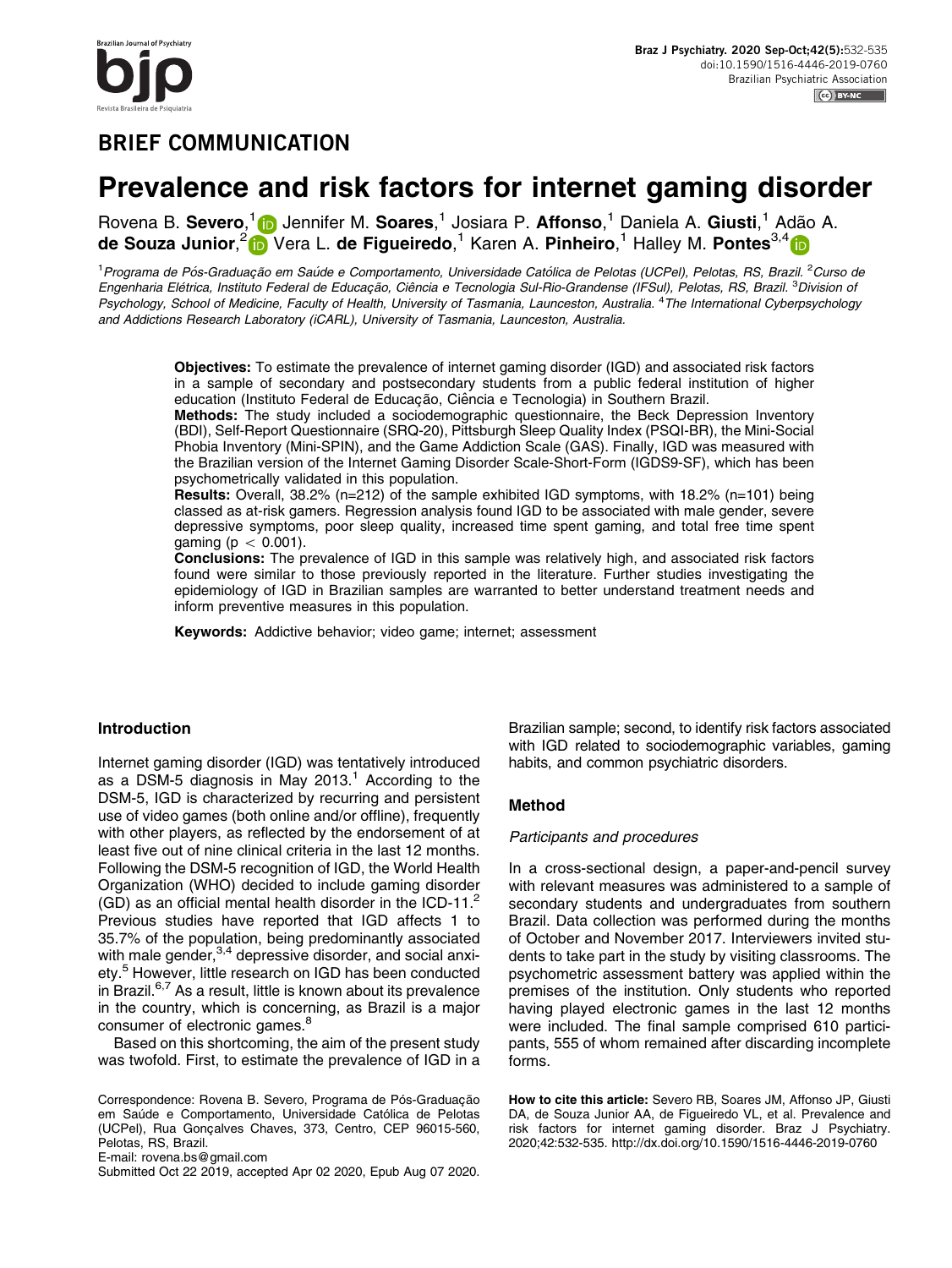#### Measures

The survey included the Brazilian version of the Internet Gaming Disorder Scale-Short-Form (IGDS9-SF)<sup>[1](#page-3-0)</sup> to assess the severity of IGD symptoms and establish its prevalence. The IGDS9-SF consists of nine items, mapping directly onto the nine DSM-5 criteria for IGD. Based on previous research, cutoff points of  $IGD > 16$  and  $IGD > 21$ were adopted to identify moderate and high risk for IGD.<sup>9</sup>

Additional psychometric tests utilized included the Brazilian versions of the Beck Depression Inventory  $(BDI)$ ,<sup>[10](#page-3-0)</sup> the Mini-Social Phobia Inventory (Mini-SPIN),<sup>[11](#page-3-0)</sup> the Self-Report Questionnaire (SRQ-20),<sup>[12](#page-3-0)</sup> the Pittsburgh Sleep Quality Index (PSQI-BR),<sup>13</sup> the 21-item Brazi-lian version of the Game Addiction Scale (GAS),<sup>[6](#page-3-0)</sup> and the suicidal ideation question (item 17) of the SRQ-20. Additional questions were designed to collect data on sociodemographic characteristics, gaming behavior, and perceived academic performance.

#### Data entry and analysis

Data was encoded through double entry and checked using EpiData 3.0. All statistical analyses were performed in SPSS version 22.0 and STATA version 14.2. For univariate analyses, absolute frequency (n), relative frequency  $(\%)$ , mean  $(\mu)$ , and standard deviation (SD) were computed. The chi-square test was used for bivariate analysis, and logistic regression for multivariate analysis regression. More specifically, variables that had achieved at least  $p < 0.2$  in the previous bivariate analysis were included in a conceptual model with three hierarchies: first, sociodemographic variables; second, health and behavior indexes; third, gameplay habits. Results including an associated p-value of at least  $\leq 0.05$  were deemed statistically significant. Finally, results were reported as odds ratios (OR) with a 95% confidence interval (95%CI).

#### Ethics statement

The study was approved by the ethics committee of Universidade Católica de Pelotas (CAAE 71580017.1. 0000.5339). Written informed consent was obtained from every participant over the age of 18 and from the parents or legal guardians of underage participants.

#### Results

Data from 555 participants were used in the analyses. Detailed information is summarized on [Table 1](#page-2-0). The prevalence of IGD found in the sample was 38.2% (n=212), while 18.2% (n=101) of gamers were at high risk for IGD. Furthermore, the GAS indicated a prevalence of 13.5% (n=75) in the sample. The overall prevalence of common mental health disorders was 39.6% (n=218). More specifically, symptoms of moderate and severe depression were present in 13.3% ( $n=71$ ) and 3.6% ( $n=19$ ) of the sample respectively, while generalized social phobia affected approximately 28% (n=154) of the sample. Furthermore, suicidal ideation was present in 7.1% (n=39) of all participants. Students reported sleeping an average of 6.7 hours

per night  $(SD = 1.6)$ , while 278 (52.2%) presented with poor sleep quality. The mean age of the sample was 20.3 years (SD = 5.4), 57.5% were male (n=319), and 63.8% were enrolled in secondary school (n=354). Furthermore, a majority of participants (n=360; 65.6%) declared a monthly income three times higher than the national minimum wage. Most participants (n=336; 61.3%) reported not being in a romantic relationship. About a quarter (n=142; 25.6%) reported playing every day; more than a third (n=386; 37.6%) reported playing between 2 and 6 hours a week; and a larger fraction of the sample (n=234; 42.2%) reported playing on their mobile phone/tablet devices. Additionally, the majority of the sample (n=386; 69.8%) spent at least half of their free time gaming. Finally, academic performance was perceived as average by more than half (n=287; 53.6%) of all participants.

Results from the logistic regression indicated that the most relevant IGD risk factors were male gender (OR 2.183, 95%Cl 1.336-3.569,  $p = 0.002$ ), sleep quality (OR 1.783,  $95\%$ CI 1.084-2.934,  $p = 0.23$ ), severe depression symptoms (OR 16.296, 95%CI 3.609-73.593,  $p < 0.001$ ), spending more than half of total free time gaming (OR 2.877, 95%Cl 1.726-4.796,  $p < 0.001$ ), and weekly gameplay  $\ge 20$  hours (OR 13.474, 95%CI 5.640-32.190,  $p < 0.001$ ).

### **Discussion**

Overall, the results indicated that the prevalence of IGD in this sample was relatively higher than previously reported elsewhere. Although more recent research using large and representative samples have reported an IGD prevalence below 5%,<sup>[14](#page-3-0)</sup> other research has reported high figures (e.g., 15.7%) for IGD in smaller samples, $3$  similar to the present results. Some factors may help explain this finding. Firstly, the present study used more lenient cutoffs that were devised to assess individuals at moderate risk of IGD. Thus, the prevalence reported herein is comparable to that of previous research estimating prevalence in ''at-risk'' groups, as higher rates are gene-rally reported among this group of gamers.<sup>[4](#page-3-0)</sup> Secondly, the results found for gamers at high risk (15.7%) were similar to those obtained using a GD scale in the same sample (13.5%) and to similar previous research using the Problem Video Game Playing (PVP) in another sample of Brazilian students (15.8%,  $n=100$ ).<sup>[7](#page-3-0)</sup> Finally, it is important to note that small (i.e.,  $n < 1,000$ ), non-representative samples may generate higher prevalence estimates.<sup>[3](#page-3-0)</sup>

The sample utilized in this study presented a slight male predominance, and male gender is traditionally associated to higher levels of  $IGD<sup>3</sup>$  In terms of gender differences, male gamers were 2.183 times more likely to develop IGD than their female counterparts. Even though previous research suggested that adolescents and young adults are at greater risk of developing  $IGD$ , <sup>[15](#page-3-0)</sup> the age association was not kept in the logistic regression model in the present study due to mixed findings.

Further analysis indicated that associated risk factors for IGD were similar to those reported in previous cross-sectional research, such as insomnia and depres-sive symptoms.<sup>[3,4](#page-3-0)</sup> The present study found a similar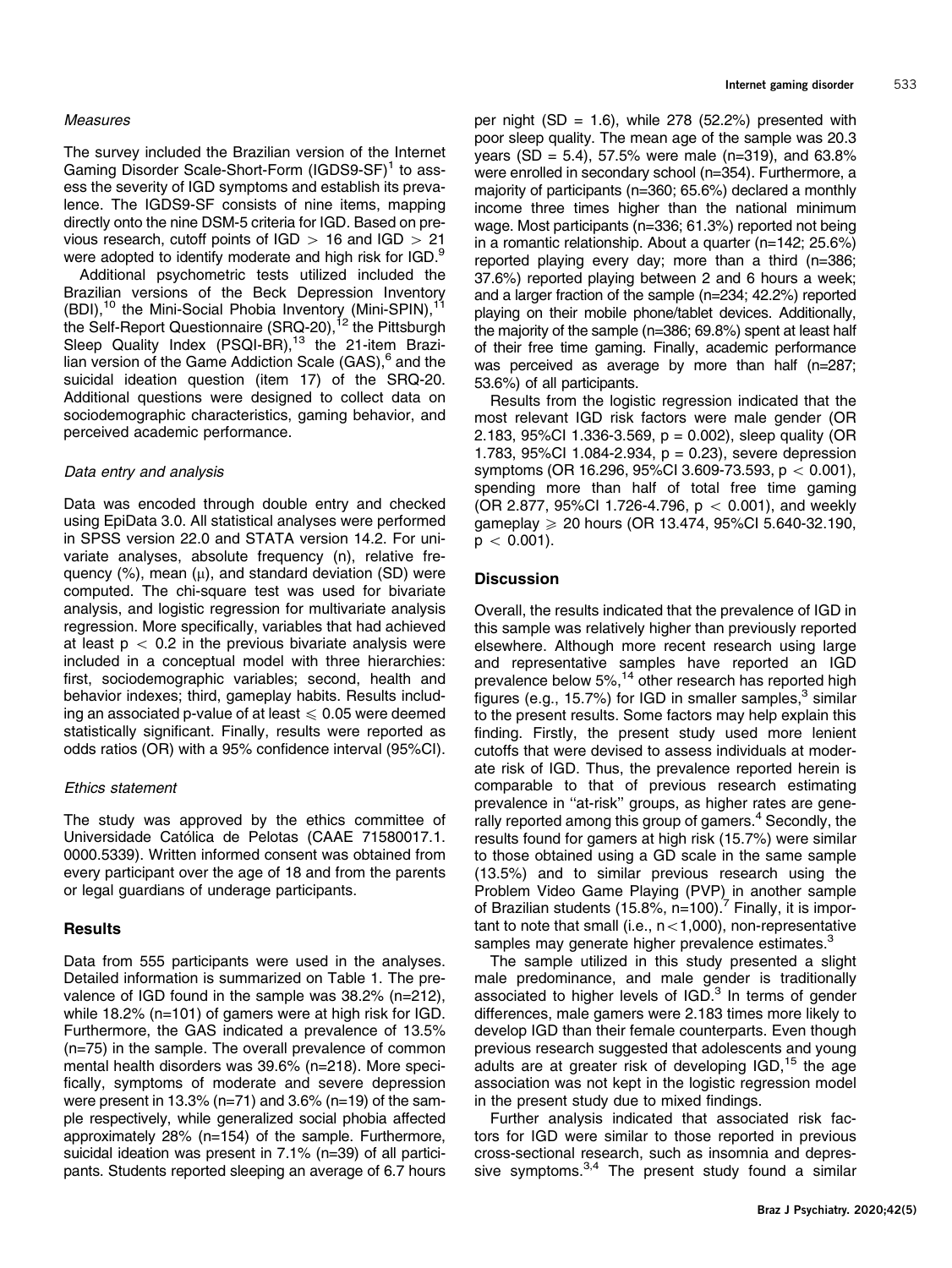<span id="page-2-0"></span>Table 1 Sample description, prevalence of internet gaming disorder, and odds ratios for internet gaming disorder according to main sociodemographic and gameplay characteristics

|                                                                                                            | $n$ (%)                                             | <b>IGD</b>                                        | p-value* | Odds ratio (95%CI)                                                                | p-value <sup>1</sup>          |
|------------------------------------------------------------------------------------------------------------|-----------------------------------------------------|---------------------------------------------------|----------|-----------------------------------------------------------------------------------|-------------------------------|
| Gender<br>Female<br>Male                                                                                   | 236 (42.5)<br>319 (57.5)                            | 63 (26.7)<br>149 (46.7)                           | < 0.001  | Reference<br>2.183 (1.336-3.569)                                                  | 0.002                         |
| Age<br>14-18<br>19-23<br>>24                                                                               | 268 (48.3)<br>187 (33.7)<br>100 (18.0)              | 123 (45.9)<br>66 (35.3)<br>23 (23.0)              | < 0.001  | $0.953(0.377 - 2.697)$<br>1.513 (0.762-3.003)<br>Reference                        | 0.927<br>0.236                |
| Education<br>Enrolled in secondary school<br>Completed secondary school                                    | 280 (50.8)<br>271 (49.2)                            | 129 (46.1)<br>82 (30.3)                           | 0.001    | 1.631 (0.675-3.941)<br>Reference                                                  | 0.277                         |
| Family income (BRL)<br>$< 2 \times$ minimum wage<br>$3-5 \times$ minimum wage<br>$> 6 \times$ minimum wage | 203 (37.9)<br>242 (45.1)<br>91 (17.0)               | 72 (35.5)<br>86 (35.5)<br>44 (48.4)               | 0.071    | $0.620(0.319-1.207)$<br>$0.544(0.284 - 1.043)$<br>Reference                       | 0.159<br>0.067                |
| Social anxiety - Mini-SPIN<br>Yes<br>No                                                                    | 154 (28.0)<br>396 (72.0)                            | 77 (50.0)<br>134 (33.8)                           | < 0.001  | 1.266 (0.762-2.104)<br>Reference                                                  | 0.362                         |
| Sleep – PSQI<br>Normal<br>Altered                                                                          | 255 (47.8)<br>278 (52.2)                            | 80 (31.4)<br>125 (45.0)                           | 0.001    | Reference<br>1.783 (1.084-2.934)                                                  | 0.023                         |
| Depression - BDI<br>Minimal<br>Mild<br>Moderate<br>Severe                                                  | 341 (63.7)<br>104 (19.4)<br>71 (13.3)<br>19(3.6)    | 109 (32.0)<br>45 (43.3)<br>36 (50.7)<br>16 (84.2) | < 0.001  | Reference<br>1.461 (0.805-2.651)<br>1.579 (0.790-3.155)<br>16.296 (3.609-73.593)  | 0.212<br>0.196<br>< 0.001     |
| Suicidal ideation<br>Yes<br>No                                                                             | 39(7.1)<br>508 (92.9)                               | 23 (59.0)<br>186 (36.6)                           | 0.006    | $0.732(0.266 - 2.016)$<br>Reference                                               | 0.546                         |
| Perceived academic performance<br>High<br>Average<br>Low                                                   | 175 (32.7)<br>287 (53.6)<br>73 (13.6)               | 50 (28.6)<br>121 (42.2)<br>34 (46.6)              | 0.004    | Reference<br>1.408 (0.848-2.337)<br>1.064 (0.494-2.286)                           | 0.187<br>0.873                |
| Daily gaming<br>Yes<br><b>No</b>                                                                           | 142 (25.6)<br>413 (74.4)                            | 90 (63.4)<br>122 (29.5)                           | < 0.001  | 1.304 (0.756-2.249)<br>Reference                                                  | 0.340                         |
| Free time spent on gaming<br>Less than half<br>Half or more than half                                      | 386 (69.8)<br>167 (30.2)                            | 97(25.1)<br>115 (68.9)                            | < 0.001  | Reference<br>2.877 (1.726-4.796)                                                  | < 0.001                       |
| Weekly time spent gaming, hours<br>$<$ 1 hour<br>2-6 hours<br>7-19 hours<br>$\geqslant$ 20 hours           | 151 (28.1)<br>202 (37.6)<br>101 (18.8)<br>83 (15.5) | 14(8.8)<br>74 (36.6)<br>57 (56.4.0)<br>62 (74.7)  | < 0.001  | Reference<br>4.891 (2.489-9.611)<br>7.830 (3.647-16.813)<br>13.474 (5.640-32.190) | < 0.001<br>< 0.001<br>< 0.001 |

Values expressed as n (%).

95%CI = 95% confidence interval; BDI = Beck Depression Inventory; IGD = internet gaming disorder; Mini-SPIN = Mini-Social Phobia Inventory; PSQI = Pittsburgh Sleep Quality Index.<br>\* Bivariate analysis,  $p < 0.2$ .

 $*$  Multivariate analysis, p  $\leq 0.05$ .

association between sleep problems and IGD-severity. Moreover, most participants at risk for IGD presented severe symptoms of depression.

The present study also found supporting evidence for the association between increased time spent gaming and increased likelihood of developing IGD. More specifically, participants who reported gaming  $\geq 20$  hours a week were 13.5 times more likely to present with IGD in comparison to those who reported playing  $\leq 1$  hour a week. Overall, these findings parallel the results of previous research investigating time spent gaming and associated risk of IGD.<sup>[5](#page-3-0)</sup>

In conclusion, this study found a relatively higher prevalence and risk of IGD than those reported in previous